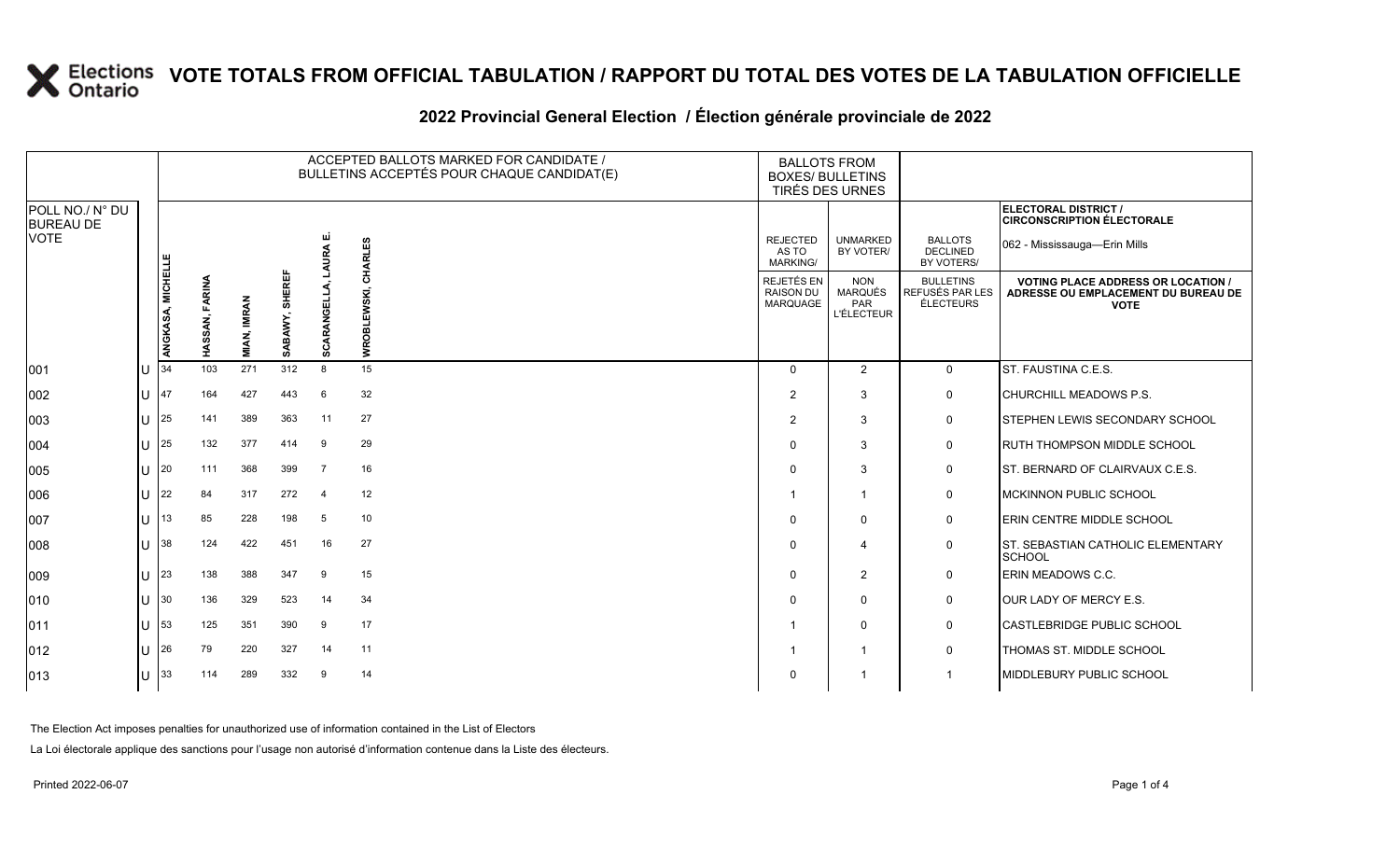|                                                    |              | ACCEPTED BALLOTS MARKED FOR CANDIDATE /<br>BULLETINS ACCEPTÉS POUR CHAQUE CANDIDAT(E) |                |                    |                          |                       |                 |                                                   | <b>BALLOTS FROM</b><br><b>BOXES/ BULLETINS</b><br>TIRÉS DES URNES |                                                         |                                                                                                 |
|----------------------------------------------------|--------------|---------------------------------------------------------------------------------------|----------------|--------------------|--------------------------|-----------------------|-----------------|---------------------------------------------------|-------------------------------------------------------------------|---------------------------------------------------------|-------------------------------------------------------------------------------------------------|
| POLL NO./ N° DU<br><b>BUREAU DE</b><br><b>VOTE</b> |              |                                                                                       |                |                    |                          |                       | <b>CHARLES</b>  | <b>REJECTED</b><br>AS TO<br><b>MARKING/</b>       | <b>UNMARKED</b><br>BY VOTER/                                      | <b>BALLOTS</b><br><b>DECLINED</b><br>BY VOTERS/         | ELECTORAL DISTRICT /<br><b>CIRCONSCRIPTION ÉLECTORALE</b><br>062 - Mississauga-Erin Mills       |
|                                                    |              | ANGKASA, MICHELLE                                                                     | HASSAN, FARINA | <b>MIAN, IMRAN</b> | <b>SHEREF</b><br>SABAWY, | 긆<br>RANGE<br>ह<br>ō, | WROBLEWSKI,     | REJETÉS EN<br><b>RAISON DU</b><br><b>MARQUAGE</b> | <b>NON</b><br>MARQUÉS<br>PAR<br><b>L'ÉLECTEUR</b>                 | <b>BULLETINS</b><br>REFUSÉS PAR LES<br><b>ÉLECTEURS</b> | <b>VOTING PLACE ADDRESS OR LOCATION /</b><br>ADRESSE OU EMPLACEMENT DU BUREAU DE<br><b>VOTE</b> |
| 014                                                |              | 28                                                                                    | 46             | 190                | 304                      | $\overline{7}$        | 21              | $\mathbf{1}$                                      | $\overline{4}$                                                    | $\mathbf 0$                                             | MISSISSAUGA SEVENTH-DAY ADVENTIST<br><b>CHURCH</b>                                              |
| 015                                                |              | 49                                                                                    | 117            | 358                | 489                      | 19                    | 24              | $\overline{2}$                                    | 22                                                                | $\mathbf 0$                                             | <b>CREDIT VALLEY PUBLIC SCHOOL</b>                                                              |
| 016                                                |              | 30                                                                                    | 132            | 285                | 379                      | 12                    | 12              | 2                                                 | 2                                                                 | $\mathbf 0$                                             | LOYOLA CATHOLIC S.S.                                                                            |
| 017                                                |              | 43                                                                                    | 102            | 253                | 361                      | 12                    | 20              | $\Omega$                                          | $\overline{1}$                                                    | $\overline{1}$                                          | ALL SAINTS C.E.S.                                                                               |
| 018                                                | $\mathbf{L}$ | 151                                                                                   | 199            | 435                | 631                      | 36                    | 53              | $\overline{7}$                                    | $\overline{7}$                                                    | 2                                                       | CHRIST THE KING CATHOLIC SCHOOL                                                                 |
| 019                                                |              | 87                                                                                    | 230            | 482                | 579                      | 41                    | 84              | -1                                                | $\mathbf 0$                                                       | $\overline{4}$                                          | ST. CLARE C.E.S.                                                                                |
| 020                                                |              | 45                                                                                    | 108            | 319                | 343                      | 17                    | 72              | -1                                                | 2                                                                 | $\mathbf 0$                                             | <b>IST. MARGARET OF SCOTLAND</b>                                                                |
| 021                                                |              | 62                                                                                    | 144            | 352                | 420                      | 20                    | 49              | $\boldsymbol{\Delta}$                             | $\boldsymbol{\Delta}$                                             | $\mathbf 0$                                             | ERINDALE SECONDARY SCHOOL                                                                       |
| 022                                                |              | 72                                                                                    | 162            | 326                | 356                      | 24                    | 47              | $\overline{2}$                                    | 2                                                                 | 2                                                       | <b>ERIN MILLS MIDDLE SCHOOL</b>                                                                 |
| 023                                                |              | 47                                                                                    | 73             | 278                | 349                      | 14                    | 26              | -1                                                | 3                                                                 | $\mathbf 0$                                             | <b>ST. MARK CATHOLIC SCHOOL</b>                                                                 |
| 024                                                |              | 30                                                                                    | 55             | 255                | 384                      | 15                    | 32              | -1                                                | 2                                                                 | $\mathbf 0$                                             | <b>SAWMILL VALLEY P.S.</b>                                                                      |
| 400                                                |              |                                                                                       | 24             | 43                 | 27                       | 2                     | $\overline{2}$  | $\Omega$                                          | $\mathbf 0$                                                       | 0                                                       | BRITANNIA GLEN CO-OP                                                                            |
| 401                                                |              | 10                                                                                    | 34             | 44                 | 82                       | 3                     | 6               | $\Omega$                                          | -1                                                                | $\mathbf 0$                                             | <b>PARKWAY PLACE</b>                                                                            |
| 402A                                               | lU.          |                                                                                       | 10             | 43                 | 49                       | 3                     | $6\phantom{1}6$ | $\Omega$                                          | $\Omega$                                                          | $\mathbf 0$                                             | PAPILLON PLACE                                                                                  |

#### **2022 Provincial General Election / Élection générale provinciale de 2022**

The Election Act imposes penalties for unauthorized use of information contained in the List of Electors

La Loi électorale applique des sanctions pour l'usage non autorisé d'information contenue dans la Liste des électeurs.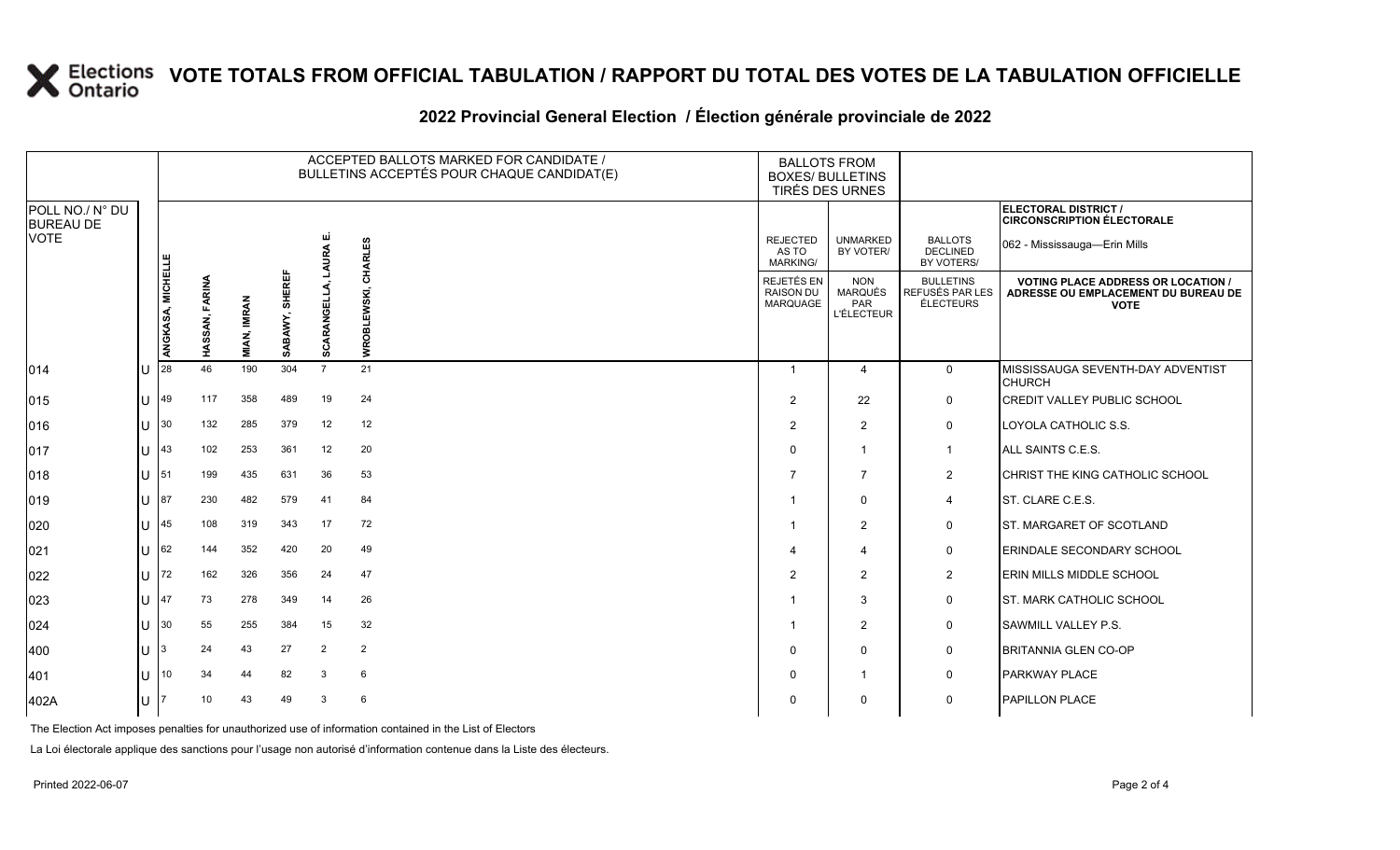#### **2022 Provincial General Election / Élection générale provinciale de 2022**

|                                     |              |                                       |                    |                          |           |                | ACCEPTED BALLOTS MARKED FOR CANDIDATE /<br>BULLETINS ACCEPTÉS POUR CHAQUE CANDIDAT(E) | <b>BALLOTS FROM</b><br><b>BOXES/ BULLETINS</b><br>TIRÉS DES URNES |                                                  |                                                                                                 |                                                           |
|-------------------------------------|--------------|---------------------------------------|--------------------|--------------------------|-----------|----------------|---------------------------------------------------------------------------------------|-------------------------------------------------------------------|--------------------------------------------------|-------------------------------------------------------------------------------------------------|-----------------------------------------------------------|
| POLL NO./ N° DU<br><b>BUREAU DE</b> |              |                                       |                    |                          |           |                |                                                                                       |                                                                   |                                                  |                                                                                                 | ELECTORAL DISTRICT /<br><b>CIRCONSCRIPTION ÉLECTORALE</b> |
| VOTE                                |              |                                       |                    |                          |           |                | <b>CHARLES</b>                                                                        | <b>REJECTED</b><br>AS TO<br><b>MARKING/</b>                       | <b>UNMARKED</b><br>BY VOTER/                     | <b>BALLOTS</b><br>DECLINED<br>BY VOTERS/                                                        | 062 - Mississauga-Erin Mills                              |
|                                     |              | ANGKASA, MICHELL<br>FARINA<br>HASSAN, | <b>MIAN, IMRAN</b> | <b>SHEREF</b><br>SABAWY, | SCARANGEL | WROBLEWSKI,    | REJETÉS EN<br><b>RAISON DU</b><br><b>MARQUAGE</b>                                     | <b>NON</b><br><b>MARQUÉS</b><br>PAR<br><b>L'ÉLECTEUR</b>          | <b>BULLETINS</b><br>REFUSÉS PAR LES<br>ÉLECTEURS | <b>VOTING PLACE ADDRESS OR LOCATION /</b><br>ADRESSE OU EMPLACEMENT DU BUREAU DE<br><b>VOTE</b> |                                                           |
| 402B                                | ΙU           |                                       | 17                 | 48                       | 82        | 5              | 8                                                                                     | $\Omega$                                                          | $\mathbf{1}$                                     | $\mathbf{1}$                                                                                    | PAPILLON PLACE                                            |
| 403A                                |              |                                       | 21                 | 56                       | 60        | 3              | $\overline{2}$                                                                        | $\Omega$                                                          | $\Omega$                                         | 0                                                                                               | <b>EAGLE RIDGE</b>                                        |
| 403B                                | $\mathbf{H}$ | 12                                    | 13                 | 44                       | 70        | $\overline{4}$ | 9                                                                                     | $\Omega$                                                          | $\mathbf{0}$                                     | 0                                                                                               | <b>EAGLE RIDGE</b>                                        |
| 404                                 | $\mathbf{L}$ |                                       | 6                  | 6                        |           | $\Omega$       | $\mathbf 0$                                                                           | $\Omega$                                                          | $\mathbf{0}$                                     | 0                                                                                               | UNIVERSITY OF TORONTO, MISSISSAUGA<br>(UTM)               |
| 405                                 | $\mathbf{U}$ | 18                                    | 15                 | 43                       | 63        | 4              | $\overline{4}$                                                                        | -1                                                                | $\overline{2}$                                   | 0                                                                                               | <b>CANYON SPRINGS</b>                                     |
| 406                                 |              |                                       | 15                 | 21                       | 29        | -1             | 3                                                                                     | -1                                                                | $\Omega$                                         | $\mathbf 0$                                                                                     | SOUTH COMMON COURT- PEEL SENIOR LINK                      |
| 407                                 |              |                                       | 6                  | 25                       | 26        | 3              | $\overline{2}$                                                                        |                                                                   | $\mathbf 1$                                      | $\mathsf{O}$                                                                                    | <b>LIVING WATERS RESIDENCE</b>                            |
| 408                                 |              |                                       |                    | 49                       | 51        | $\mathbf 0$    | $\overline{\phantom{0}}$                                                              | -1                                                                | $\Omega$                                         | 0                                                                                               | <b>GRANITE GATES</b>                                      |
| 409                                 |              |                                       |                    | 37                       | 88        |                | 0                                                                                     | 2                                                                 | $\Omega$                                         | 0                                                                                               | THE PALACE CONDOMINIUM                                    |
| 700                                 |              |                                       |                    | 22                       | 18        | 2              | $\mathbf 0$                                                                           | -1                                                                | $\mathbf{1}$                                     | 0                                                                                               | <b>VIVA MISSISSAUGA</b>                                   |
| 701                                 |              |                                       | 21                 | 42                       | 49        | 2              | $\overline{\mathbf{1}}$                                                               | -7                                                                | $\Omega$                                         | $\mathbf{1}$                                                                                    | THE VILLAGE OF ERIN MEADOWS LTC                           |
| 702                                 | $\mathbf{U}$ | 12                                    | 3                  | 18                       | 12        | $\mathbf 0$    | $\mathbf 0$                                                                           | $\Omega$                                                          | $\mathbf{0}$                                     | 0                                                                                               | <b>AMICA AT ERIN MILLS</b>                                |
| 703                                 |              |                                       | 5                  | 16                       | 11        | 2              | $\mathbf 0$                                                                           | $\Omega$                                                          | $\Omega$                                         | 0                                                                                               | <b>ERIN MILLS TERRACE CONDOS</b>                          |
| 704                                 |              |                                       | 5                  | 8                        | 5         | $\Omega$       | $\overline{\mathbf{1}}$                                                               | 0                                                                 | 5                                                | 0                                                                                               | SILVERTHORN COMMUNITY CARE                                |

The Election Act imposes penalties for unauthorized use of information contained in the List of Electors

La Loi électorale applique des sanctions pour l'usage non autorisé d'information contenue dans la Liste des électeurs.